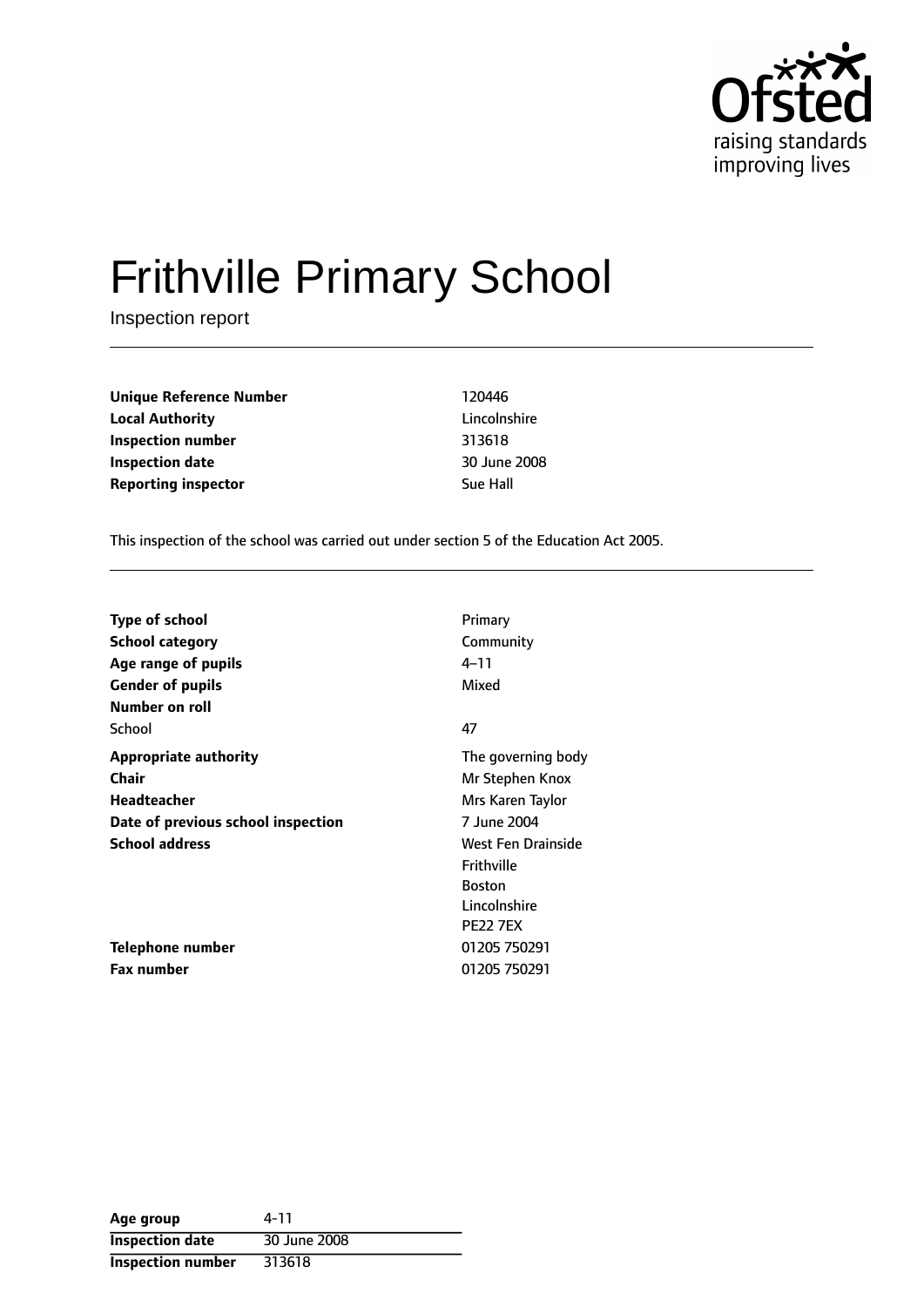.

© Crown copyright 2008

#### Website: www.ofsted.gov.uk

This document may be reproduced in whole or in part for non-commercial educational purposes, provided that the information quoted is reproduced without adaptation and the source and date of publication are stated.

Further copies of this report are obtainable from the school. Under the Education Act 2005, the school must provide a copy of this report free of charge to certain categories of people. A charge not exceeding the full cost of reproduction may be made for any other copies supplied.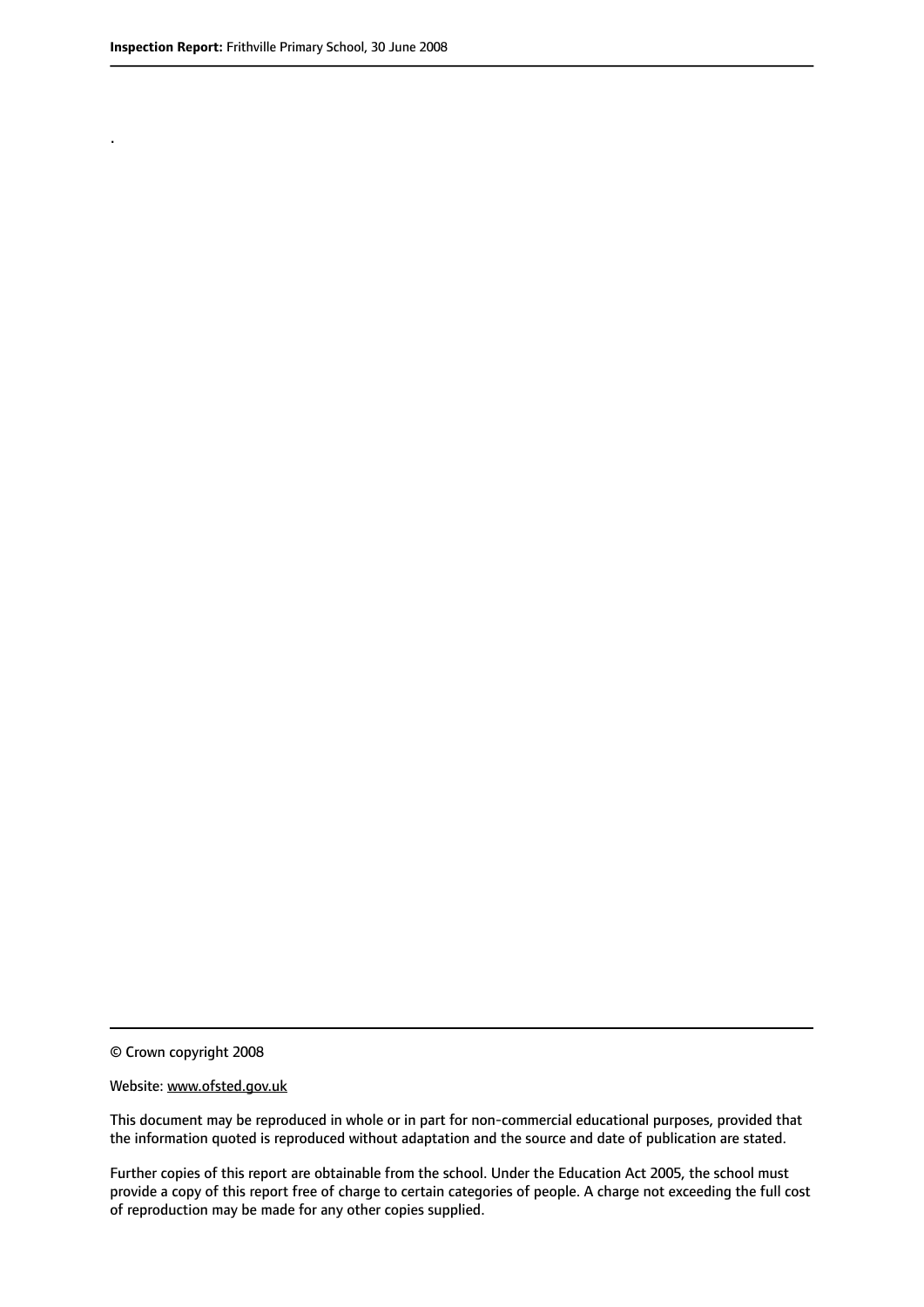# **Introduction**

The inspection was carried out by an Additional Inspector.

## **Description of the school**

This very small school serves the village of Frithville and surrounding area in the Fenlands of Lincolnshire. The number of children eligible for free school meals is very low but the take up is rising since the recent introduction of cooked meals. The large majority of children are of White British heritage and all speak English as their first language. The proportion with additional needs, which includes one pupil with a statement of special educational need, is close to the average.

#### **Key for inspection grades**

| Grade 1 | Outstanding  |
|---------|--------------|
| Grade 2 | Good         |
| Grade 3 | Satisfactory |
| Grade 4 | Inadequate   |
|         |              |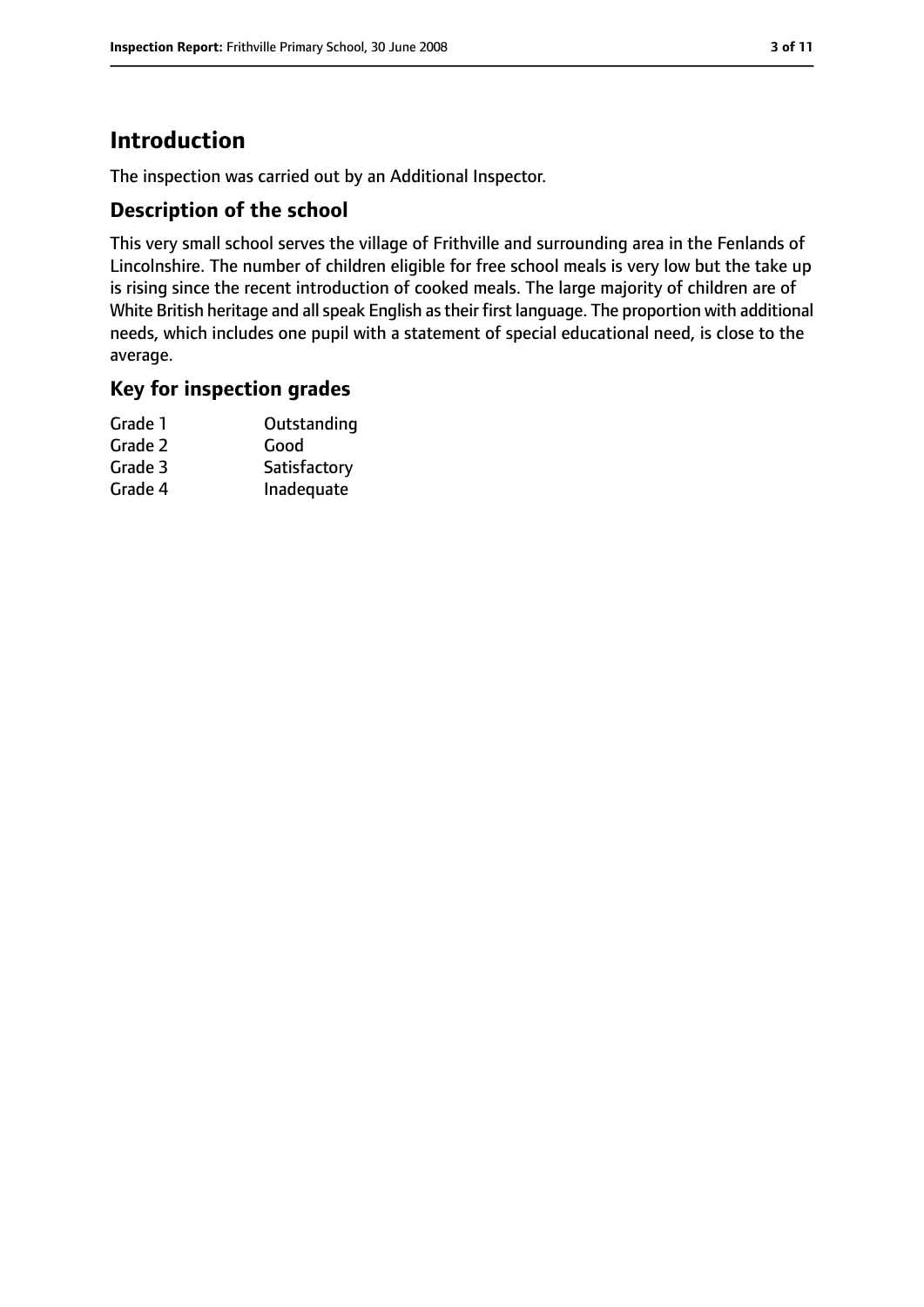# **Overall effectiveness of the school**

#### **Grade: 2**

The school provides a good quality of education. This judgement is above that of the school's modest self-evaluation. Pupils enjoy coming to school and say they like the range of activities and particularly mathematics. While few parents responded to the inspection questionnaire, all those who did were happy with the quality of education and care provided for their children.

The number of pupils in each cohort is very small. Children enter the Foundation Stage with a range of skills which overall are slightly below expectations for their age. Most settle well and often make rapid progress especially in their personal and social development. When they enter Key Stage 1, many have achieved several of the goals expected of them. In Years 1 to 6, pupils make good progress and, whilst standards vary with each cohort, these are around the national average. For several years, pupils have done considerably better in mathematics than they do in English. Data indicates that last year girls did not do very well compared to boys in tests and assessments in both Year 2 and Year 6, which is the opposite of the national picture. Several pupils do not have a mature and well-developed vocabulary, and lack confidence in taking part in class discussions. This slows their progress in developing speaking and writing skills. Overall, the majority of pupils of all abilities make good progress although some could achieve even more in English.

The personal development of the pupils is good as is their spiritual, moral, social and cultural development. The behaviour of pupils is good. However some make limited effort to contribute and work at their best. Pupils get on well together and readily play with younger children. They say there is little or no bullying and that being at the school is 'like being part of a family'. This, together with responsibilities on the school council, as playground buddies and as voluntary helpers, including with the school guinea pigs, helps pupils develop a responsible attitude to their own and others' safety and to the school and local community. Pupils understand how to lead a healthy lifestyle and enjoy exercise but do not always make good choices in trying to eat healthily.

Teaching and learning are good. Staff plan conscientiously to meet the needs of different ages and abilities within each of the three classes. There is a good match of tasks to the abilities of the pupils. The curriculum is good. The mathematics co-ordinator liaises well with colleagues and much good work is done to ensure there is a practical element in activities. While the school makes use of visits and visitors to interest and motivate learning, more could be done to develop pupils' communication skills. The care, guidance and support of pupils is good with some strong pastoral elements reflecting the fact that staff really know and care for all the pupils and their families. The school checks progress carefully and uses this information to inform the planning of work. New strategies to aid 'assessment for learning' have been introduced but are not yet fully embedded and the marking of pupils work is variable.

Leadership and management of the school are good. The headteacher combines her role as a school leader and class teacher effectively. She is well supported by other staff, and governors, all of whom happily share the many responsibilities in a small school. The staff team works well together and the school has good capacity to continue to improve.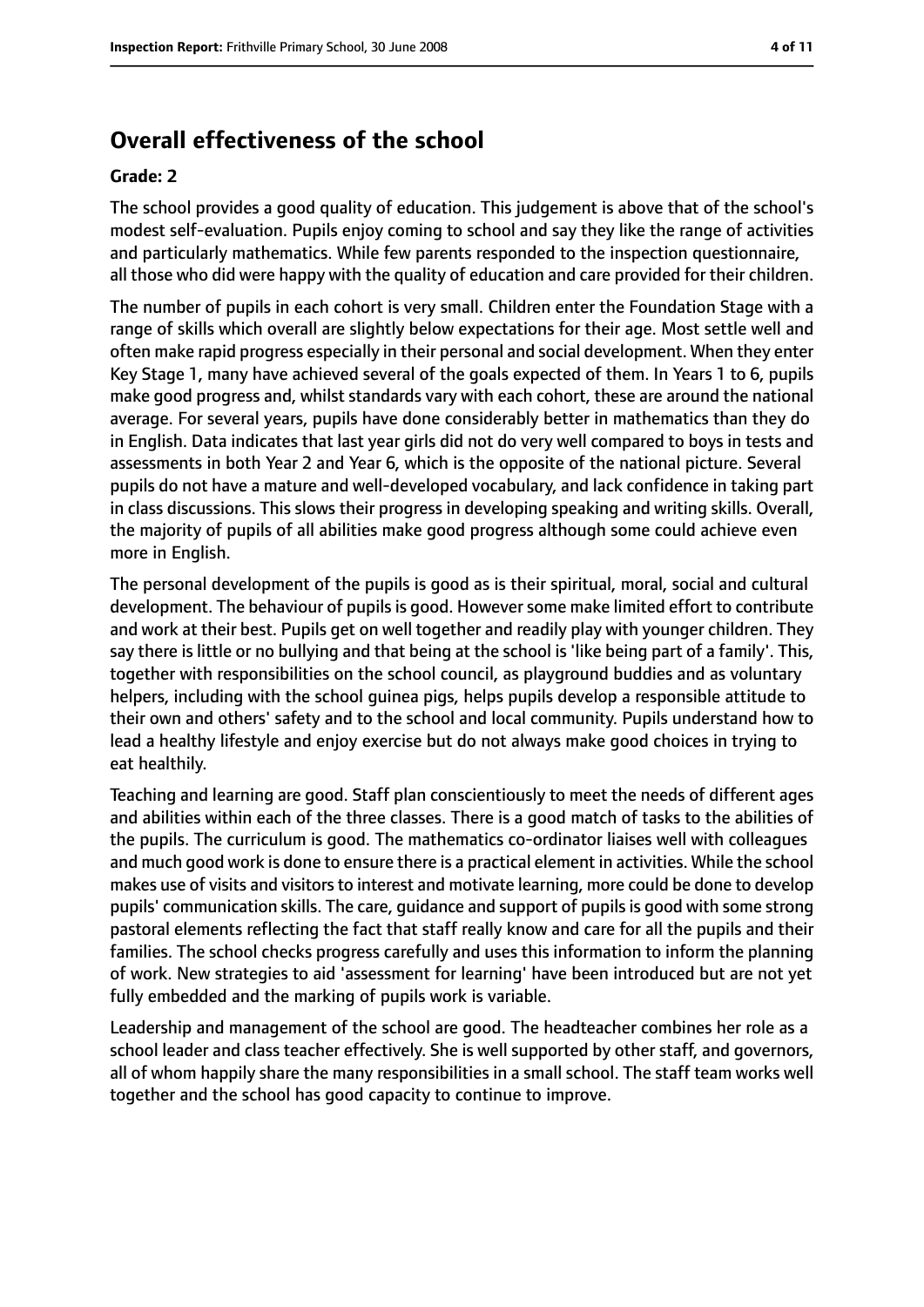## **Effectiveness of the Foundation Stage**

#### **Grade: 2**

Children entering the Reception group have had a widely differing range of early learning experiences with several having attended no formal pre-school activities. Some are initially very quiet and their personal and social development is a priority. There is a good curriculum, which combines both the teaching of basic skills with plenty of opportunities for structured play. The school has developed the outdoor learning environment well since the last inspection and the indoor area is bright and stimulating. Reception children soon start to play and learn with their classmates in Years 1 and 2 and benefit from their knowledge and experiences. Teaching and learning are good. Staff explain things carefully to the children and where worksheets are used they are tailored well to their different needs. Staff have recently put a lot of time and effort into developing individual portfolios, which are effective in tracking the progress made by all children. Teaching assistants are used well to support the children who overall make good progress so that when they enter Year 1 many have achieved several of the goals expected of them.

## **What the school should do to improve further**

- Extend the opportunities for pupils to develop their speaking and listening skills and their ability to write with a more wide ranging vocabulary.
- Embed the approach to assessing and marking pupils' work in order to make it clear what they can do to improve.

# **Achievement and standards**

#### **Grade: 2**

Overall, the majority of the pupils achieve well, although some, mainly but not exclusively girls, could achieve more. Overall standards are currently average. While the proportion of pupils across the school with additional needs is average, some year groups have half their number with a range of learning difficulties while others have none. Because staff do a good job of supporting those with additional needs, mobility into the school is higher than the average. Children make good progress in the Foundation Stage and Years 1 and 2. At the age of seven, standards are close to the national average and last year pupils achieved particularly well. Year 2 standards this year are not quite as high, but pupils' progress from Year 1 is still good. In Years 3 to 6, pupils also make good overall progress. Standards last year broadly matched national averages. Data show that last year girls in both key stages did considerably less well than boys, mainly because several girls lack confidence in their speaking skills. This year in Year 6, standards are expected to dip, but these pupils were lower attaining when last tested in Year 2. Assessments show that pupils in Years 3 to 5 are progressing well and on track to attain considerably higher standards.

# **Personal development and well-being**

#### **Grade: 2**

The social and moral development of pupils is good because they understand how they have both rights and responsibilities, and that their behaviour has an impact on others. The positive school ethos also helps pupils develop spiritual and cultural awareness. The opportunity pupils have to take on roles in the school and local community helps them become responsible individuals. This, coupled with the development of basic skills, helps most prepare well for their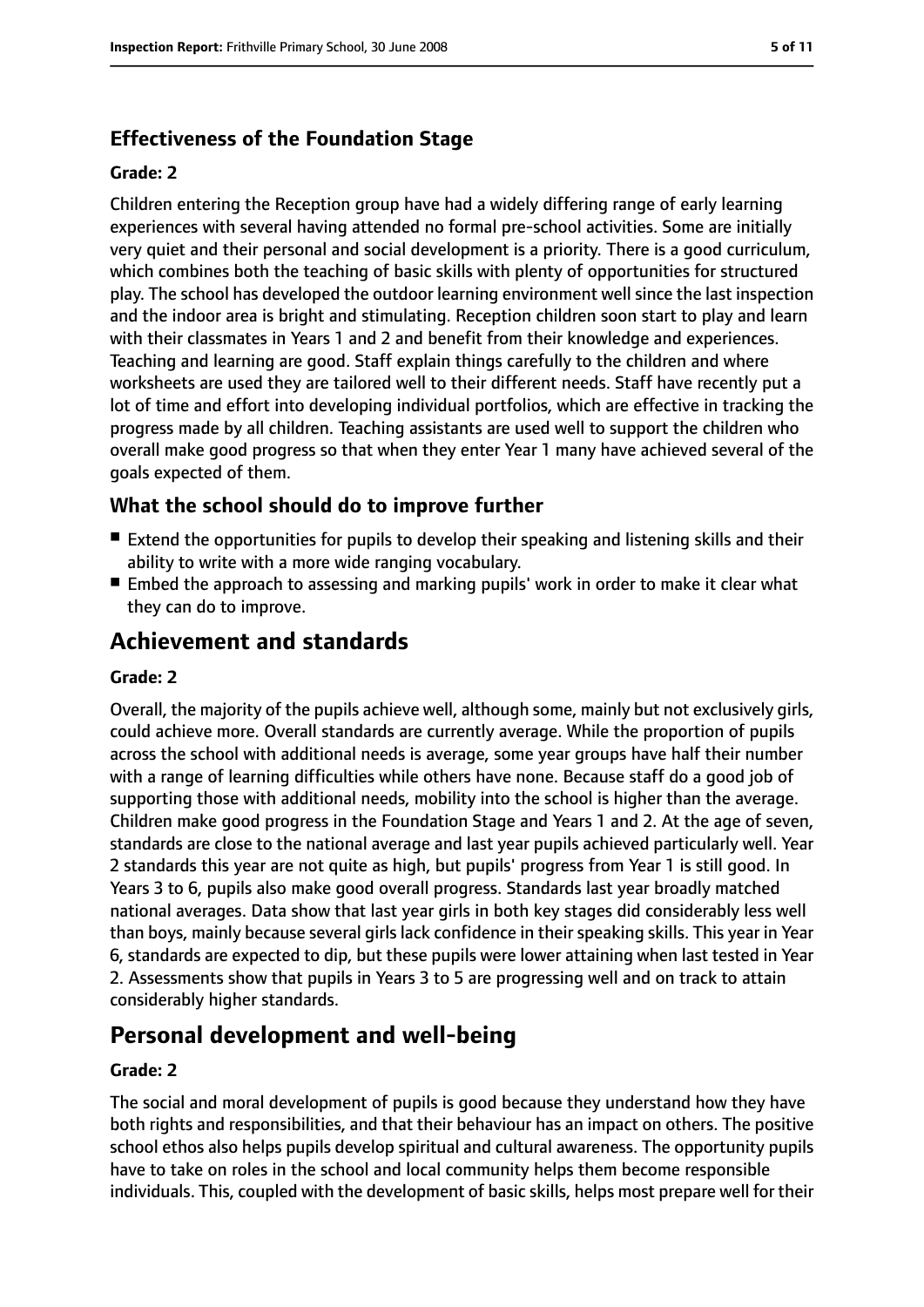future. Behaviour is good overall but some older girls make little effort to take an active part in lessons and do not try as hard as they could. Pupils enjoy physical activity and benefit from swimming lessons and active playtimes always with an awareness of the safety of younger children. However, there is more to do to persuade some pupils and their families of the benefits of healthy packed lunches. Attendance is good.

# **Quality of provision**

### **Teaching and learning**

#### **Grade: 2**

Teachers know the pupils and their learning and developmental needs very well. They plan activities carefully to meet the different ages and ability range in each class. While the introduction and main activities are often the same or similar for all pupils, recording tasks are usually well matched to ability or are open-ended so that pupils can progress at their own rate. The management of pupils is calm and effective. While staff make clear their expectations of good behaviour and hard work, at times not enough is demanded of some pupils.

### **Curriculum and other activities**

#### **Grade: 2**

The school makes good use of visits and visitors to interest and involve pupils in their learning and to help them gain experience of life beyond their local community. The staff work successfully to minimise the impact on the curriculum of having no school hall and restricted facilities for physical education. Teachers also work well with other local schools to extend the curriculum and are adept at making use of contacts and links to enrich learning on a small school budget. There is an appropriate focus on developing key skills, although this has more impact in mathematics than in other subjects. Staff make growing use of interactive whiteboards to interest and involve pupils; they find that this particularly motivates some boys. Staff plan some opportunities for pupils to discuss their ideas with a partner, which encourages them all to be involved in the lesson. At times staff miss additional opportunities where discussions and role-play could help develop communication skills further.

#### **Care, guidance and support**

#### **Grade: 2**

The staff take their pastoral responsibilities seriously. They know the pupils and their families very well and support them in a caring and positive manner. This 'family feel' is epitomised in the way that mid-day staff take time to check that pupils have eaten and drunk enough on a hot day. The school works hard to involve parents and carers in the education of their children but sometimes without the success such initiatives deserve. Child protection, risk assessments and checks of those who work in school are carried out appropriately. Staff have worked with success to check and track the progress pupils make. Individual and cohort records help to identify where additional help may be required; the care and support of those with additional needs is good. The school has started to use strategies to aid 'assessment for learning' but there is more to do to embed some new practices and improve the marking of work by staff and pupils.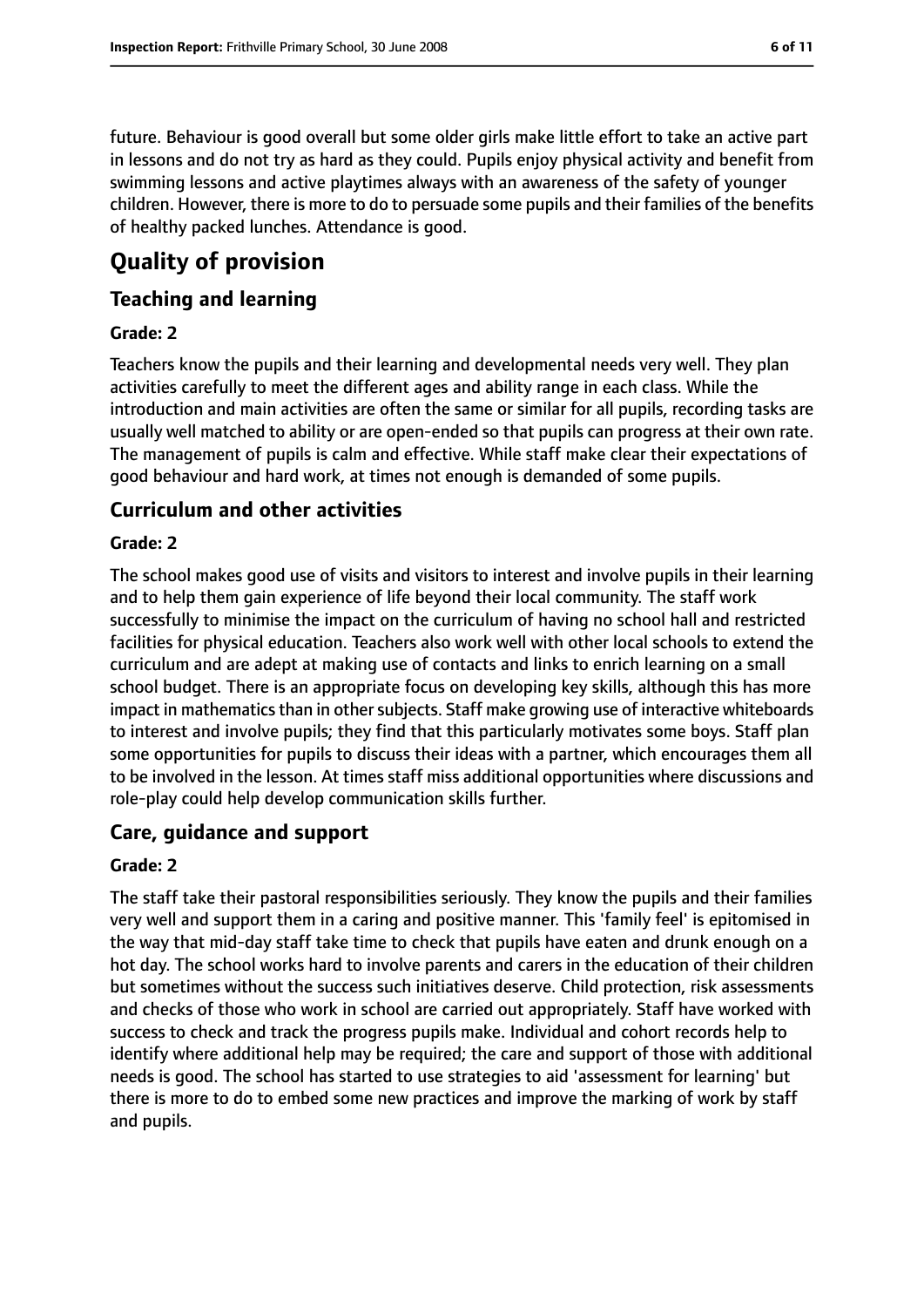## **Leadership and management**

#### **Grade: 2**

The headteacher leads the small but enthusiastic staff team well. As in most similar sized schools, she combines the role as head with a large teaching commitment, managing a tight school budget and undertaking subject leadership roles. Consequently , she is able to monitor and evaluate the quality of planning, teaching and learning in a formal way. The staff work well as a team and continually question what they are doing so that monitoring and review across the school is effective. This has been particularly so in mathematics, although opportunities are missed to make improvements in English. Staff are good at supporting each other with new initiatives and this 'mentoring' approach has led to improvements for the younger pupils. Governors are enthusiastic, well informed and well led, and they are keen to develop their role even further. The school is well placed to continue to improve.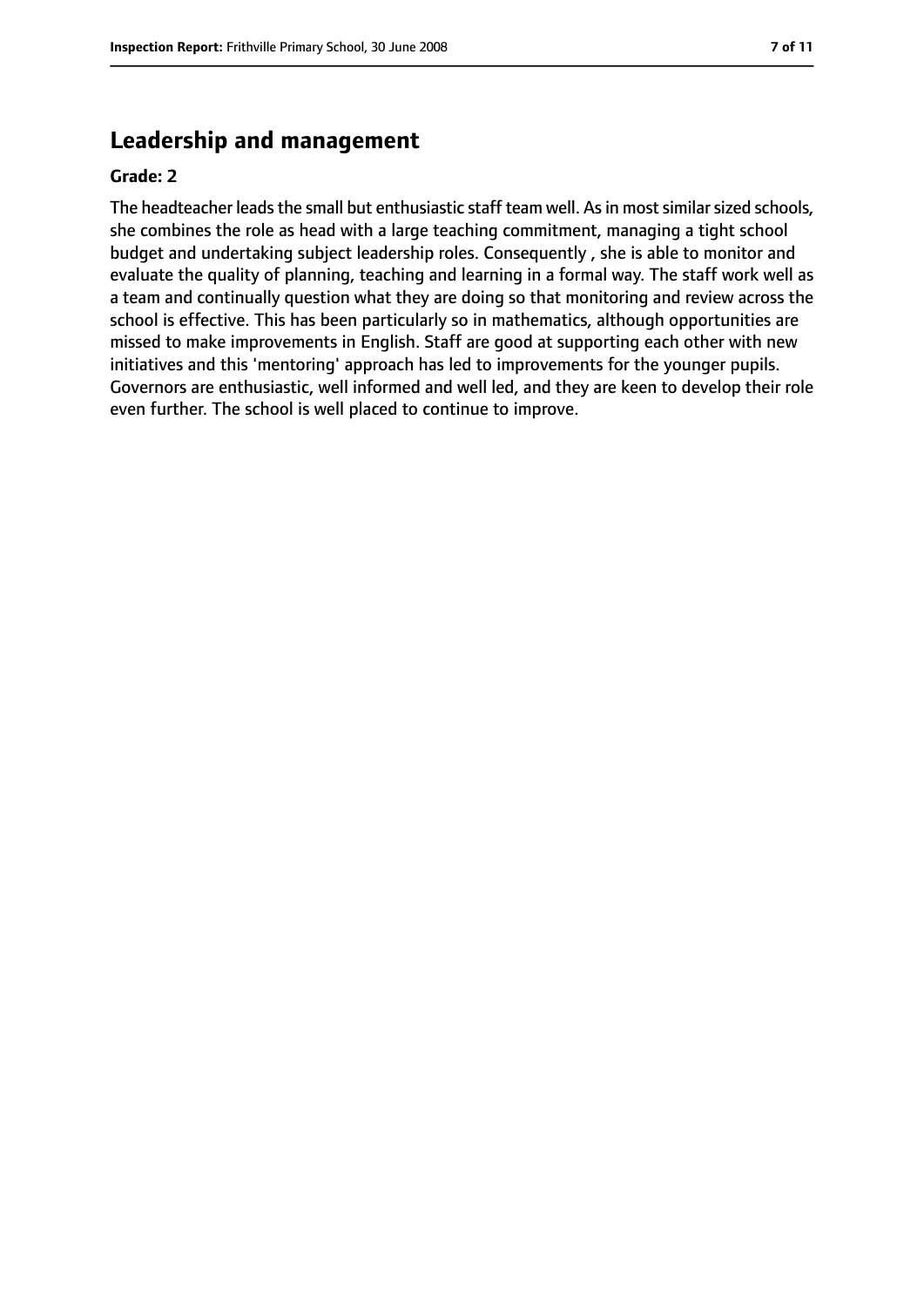**Any complaints about the inspection or the report should be made following the procedures set out in the guidance 'Complaints about school inspection', which is available from Ofsted's website: www.ofsted.gov.uk.**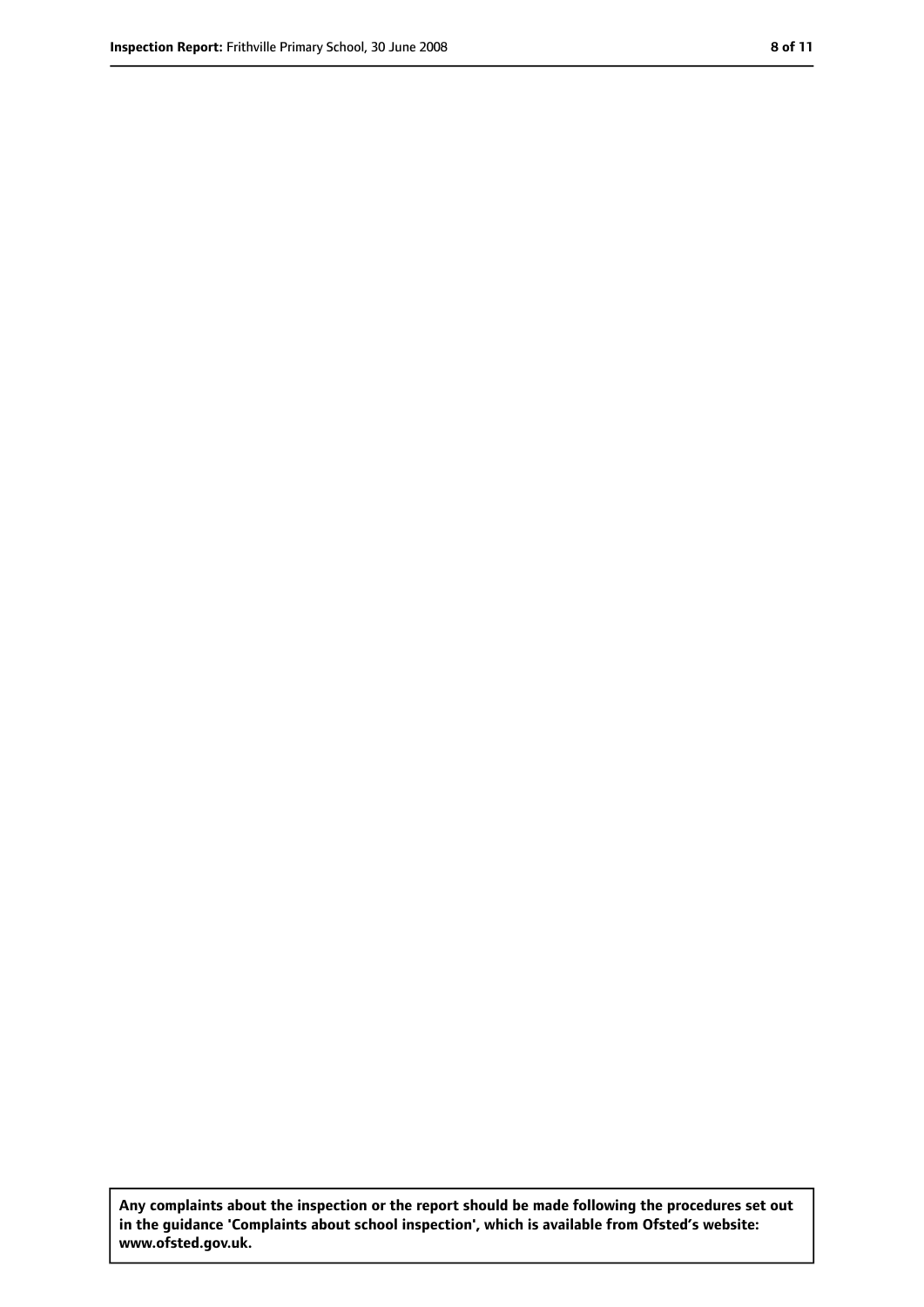#### **Annex A**

# **Inspection judgements**

| $\degree$ Key to judgements: grade 1 is outstanding, grade 2 good, grade 3 satisfactory, and | School         |
|----------------------------------------------------------------------------------------------|----------------|
| arade 4 inadequate                                                                           | <b>Overall</b> |

## **Overall effectiveness**

| How effective, efficient and inclusive is the provision of education, integrated<br>care and any extended services in meeting the needs of learners? |     |
|------------------------------------------------------------------------------------------------------------------------------------------------------|-----|
| Effective steps have been taken to promote improvement since the last<br>inspection                                                                  | Yes |
| How well does the school work in partnership with others to promote learners'<br>well-being?                                                         |     |
| The effectiveness of the Foundation Stage                                                                                                            |     |
| The capacity to make any necessary improvements                                                                                                      |     |

### **Achievement and standards**

| How well do learners achieve?                                                                               |  |
|-------------------------------------------------------------------------------------------------------------|--|
| The standards <sup>1</sup> reached by learners                                                              |  |
| How well learners make progress, taking account of any significant variations between<br>groups of learners |  |
| How well learners with learning difficulties and disabilities make progress                                 |  |

## **Personal development and well-being**

| How good is the overall personal development and well-being of the<br>learners?                                  |  |
|------------------------------------------------------------------------------------------------------------------|--|
| The extent of learners' spiritual, moral, social and cultural development                                        |  |
| The extent to which learners adopt healthy lifestyles                                                            |  |
| The extent to which learners adopt safe practices                                                                |  |
| How well learners enjoy their education                                                                          |  |
| The attendance of learners                                                                                       |  |
| The behaviour of learners                                                                                        |  |
| The extent to which learners make a positive contribution to the community                                       |  |
| How well learners develop workplace and other skills that will contribute to<br>their future economic well-being |  |

## **The quality of provision**

| How effective are teaching and learning in meeting the full range of the<br>learners' needs?          |  |
|-------------------------------------------------------------------------------------------------------|--|
| How well do the curriculum and other activities meet the range of needs<br>and interests of learners? |  |
| How well are learners cared for, quided and supported?                                                |  |

 $^1$  Grade 1 - Exceptionally and consistently high; Grade 2 - Generally above average with none significantly below average; Grade 3 - Broadly average to below average; Grade 4 - Exceptionally low.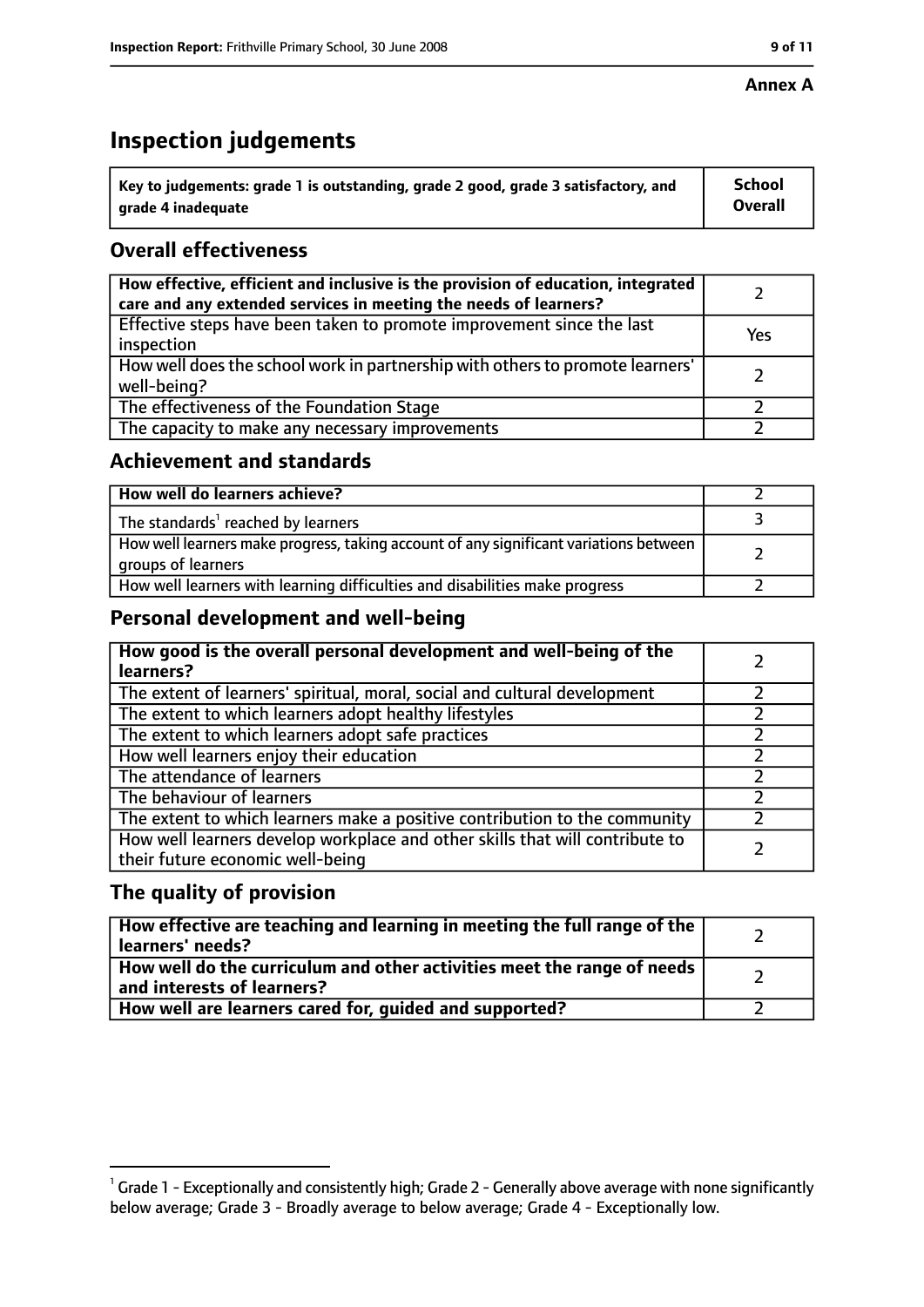# **Annex A**

# **Leadership and management**

| How effective are leadership and management in raising achievement<br>and supporting all learners?                                              |           |
|-------------------------------------------------------------------------------------------------------------------------------------------------|-----------|
| How effectively leaders and managers at all levels set clear direction leading<br>to improvement and promote high quality of care and education |           |
| How effectively leaders and managers use challenging targets to raise standards                                                                 |           |
| The effectiveness of the school's self-evaluation                                                                                               |           |
| How well equality of opportunity is promoted and discrimination tackled so<br>that all learners achieve as well as they can                     |           |
| How effectively and efficiently resources, including staff, are deployed to<br>achieve value for money                                          | 7         |
| The extent to which governors and other supervisory boards discharge their<br>responsibilities                                                  |           |
| Do procedures for safequarding learners meet current government<br>requirements?                                                                | Yes       |
| Does this school require special measures?                                                                                                      | <b>No</b> |
| Does this school require a notice to improve?                                                                                                   | No        |